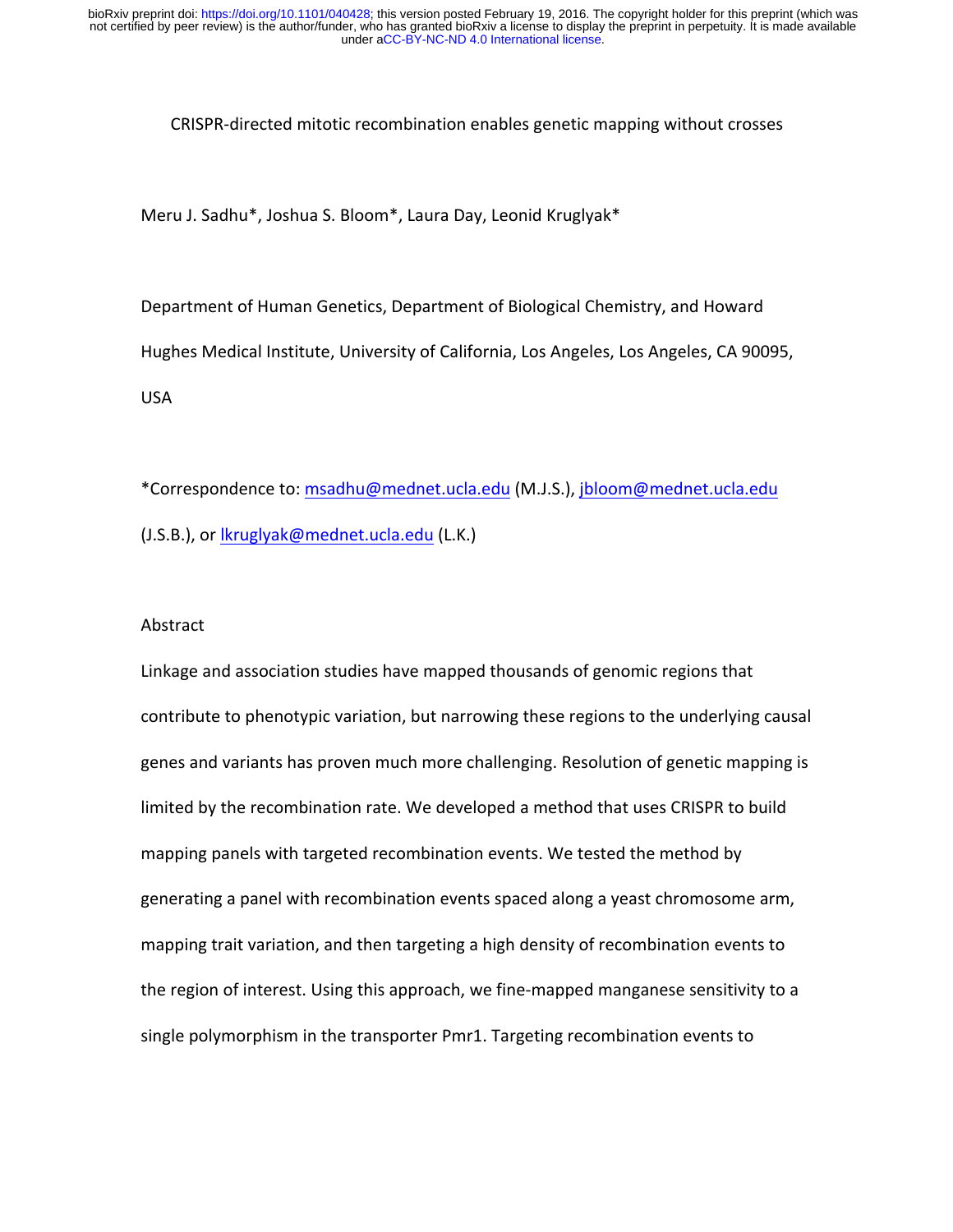regions of interest allows us to rapidly and systematically identify causal variants underlying trait differences.

Identification of DNA sequence differences that underlie trait variation is a central goal of modern genetic research. The primary tools for connecting genotype and phenotype are linkage and association studies. In these studies, co-inheritance of genetic markers with the trait of interest in large panels of individuals is used to localize variants that influence the trait to specific regions of the genome. The localization relies on meiotic recombination events that break up linkage between markers on a chromosome. Therefore, the spatial resolution of genetic mapping is limited by the recombination rate. In practice, the recombination rate in most settings is too low to resolve the mapped regions to individual genes, much less to specific variants within genes. Increasing mapping resolution requires construction of ever-larger panels of individuals and/or additional generations of recombination, and these approaches are laborious to the point of often being impractical. As a consequence, the genes and variants underlying trait variation have yet to be identified for the vast majority of regions implicated by linkage or association mapping.

To address this problem, we have devised a new method for genetic mapping that precisely targets recombination events to regions of interest. The method uses recombination events that occur during mitosis rather than meiosis. Rare mitotic recombination events occur naturally when a chromosomal double strand break (DSB) is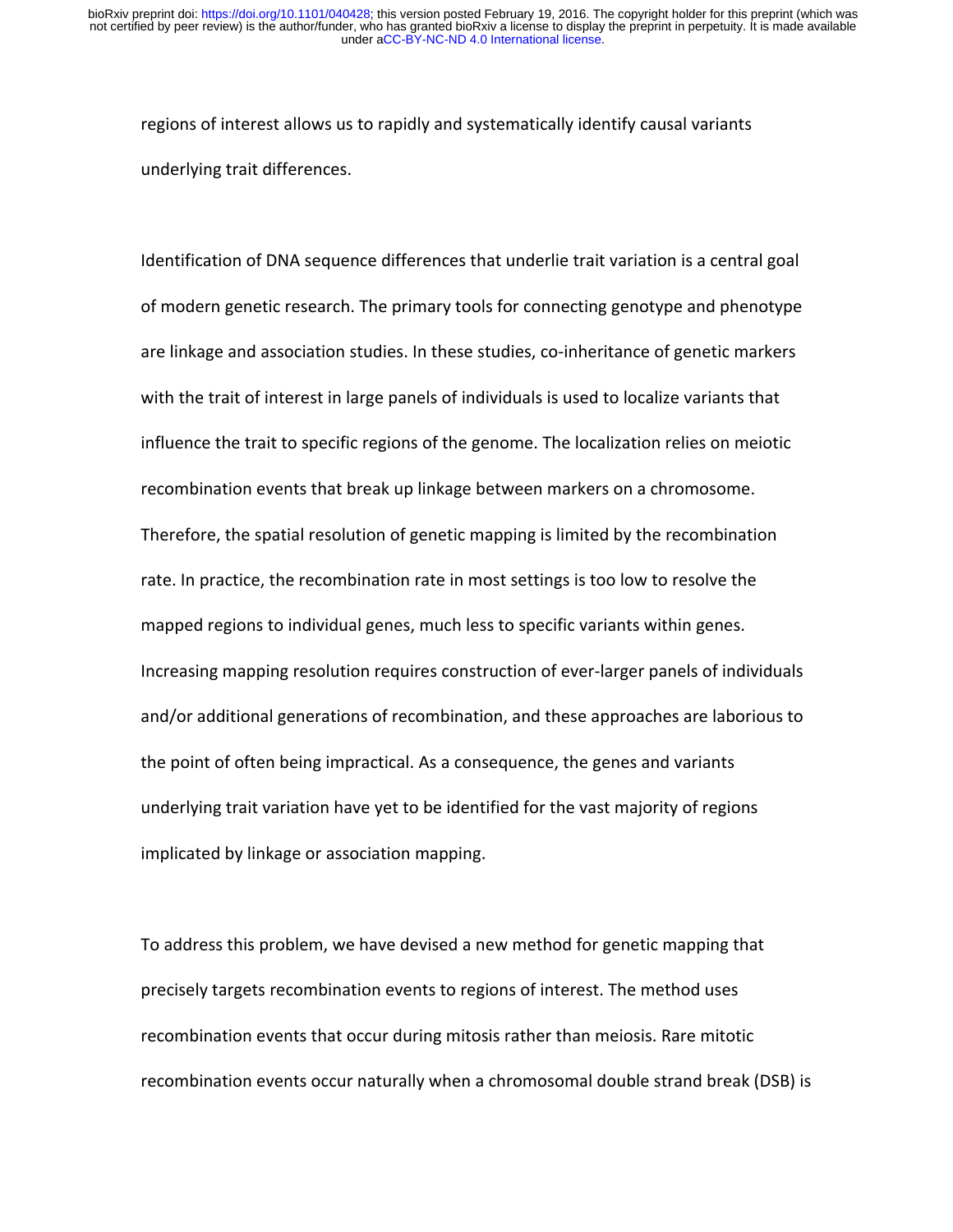repaired by homologous recombination (HR) that leads to the formation of a recombined chromosome (Yin and Petes 2013). In a heterozygous individual, mitotic cell division can then generate daughter cells with a new genotype that is completely homozygous from the recombination site to the telomere and unchanged heterozygous everywhere else (Fig. 1A); such an event is termed "loss of heterozygosity" (LOH). Individuals with LOH events at various locations in the genome have been used to construct a genetic map (Henson *et al.* 1991), and this and related approaches (Laureau *et al.* 2016) can, in principle, be used to map the genetic basis of trait variation (Fig. 1B). However, this approach has been limited in practice by the very low frequency of natural mitotic recombination events.

We have leveraged the CRISPR-Cas9 system to produce targeted mitotic recombination events at high frequency and at any desired location, allowing facile construction of LOH-based mapping panels. In the CRISPR (clustered, regularly interspaced, short palindromic repeats) system, the bacterial endonuclease Cas9 is directed to create a DSB at a site specified by a variable targeting sequence of a bound guide RNA (gRNA) (Doudna and Charpentier 2014). Successful cutting also requires the targeted sequence to be followed by an invariant protospacer-adjacent motif (PAM). An LOH event in a heterozygous diploid individual can be generated by cutting only one chromosome, leaving its homolog intact to serve as a template for repair by HR. This is accomplished by using polymorphic heterozygous PAM sites that are present on only one of the two chromosomes.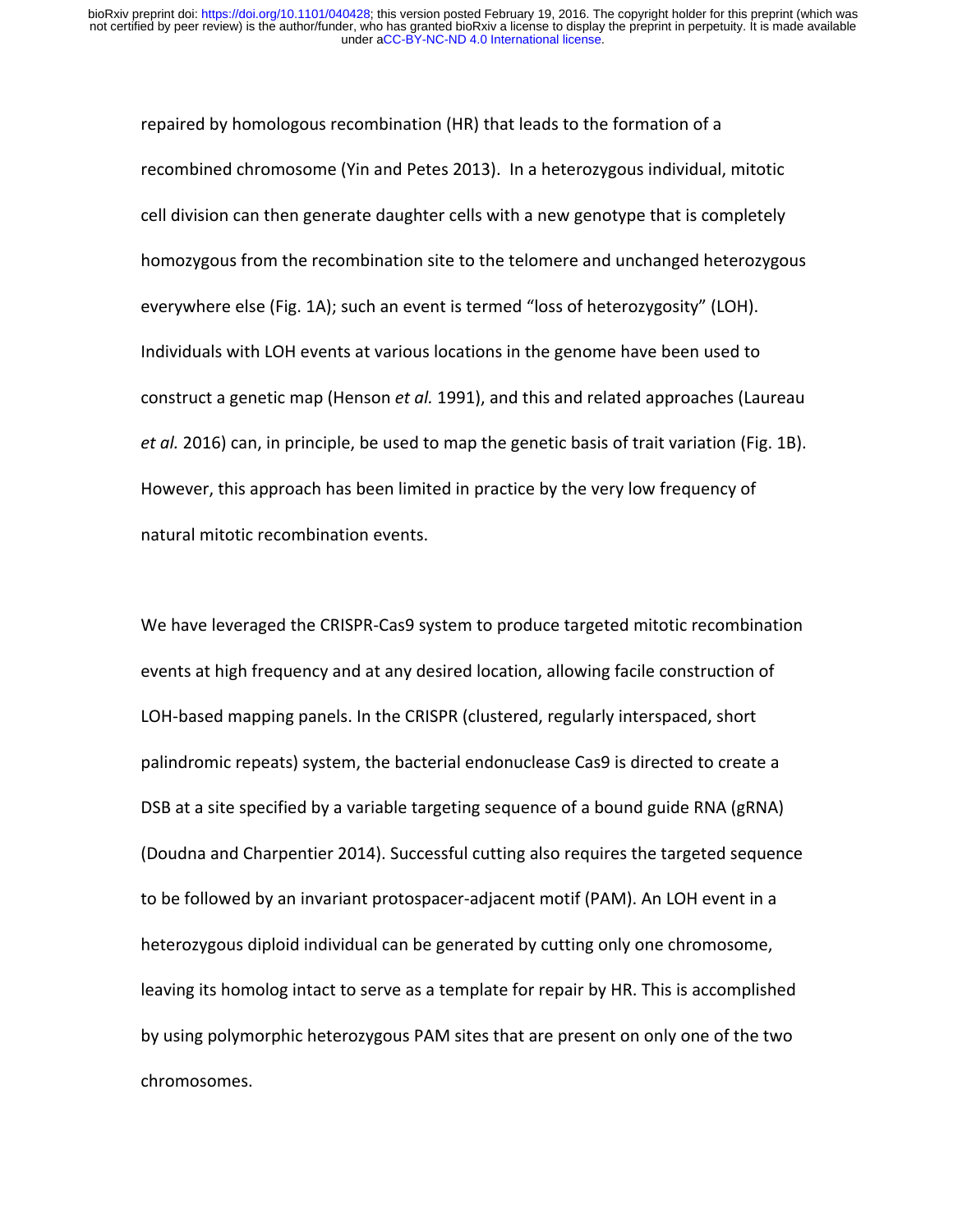In order to demonstrate that LOH events can be targeted to precise genomic loci using CRISPR, we designed 95 gRNAs targeting *Streptococcus pyogenes* Cas9 to sites distributed across the left arm of *S. cerevisiae* chromosome 7 (Chr 7L). The gRNAs targeted heterozygous sites in a diploid yeast strain generated by crossing a lab strain (BY) and a vineyard strain (RM), using PAMs polymorphic between the two strains. After cutting, repair, and mitosis, cells in which the DSB repair led to an LOH event were isolated by fluorescence-activated cell sorting (FACS) through their loss of a telomereproximal green fluorescent protein (GFP) gene. We picked approximately four GFP(-) lines per targeted site, for a total of 384 lines. Genotyping by low-coverage wholegenome sequencing demonstrated that CRISPR-induced recombination was highly effective, with LOH events in more than 95% of lines and few off-target effects (Supplementary Methods). Most LOH recombination events occurred within 20 kb of the targeted cut site (Fig. 2), consistent with previous measurements of LOH gene conversion tract length (St. Charles and Petes 2013). LOH events were successfully generated at sites across the entire length of the targeted chromosome arm (Fig. 2), demonstrating that our method is not limited to certain genomic contexts.

We next used the LOH panel to map quantitative traits to loci on Chr 7L. We measured growth of each of the 384 LOH lines in 12 different conditions, chosen because we previously mapped quantitative trait loci (QTLs) for growth in these conditions to Chr 7L. In parallel, we measured growth of 768 segregants from a cross between BY and RM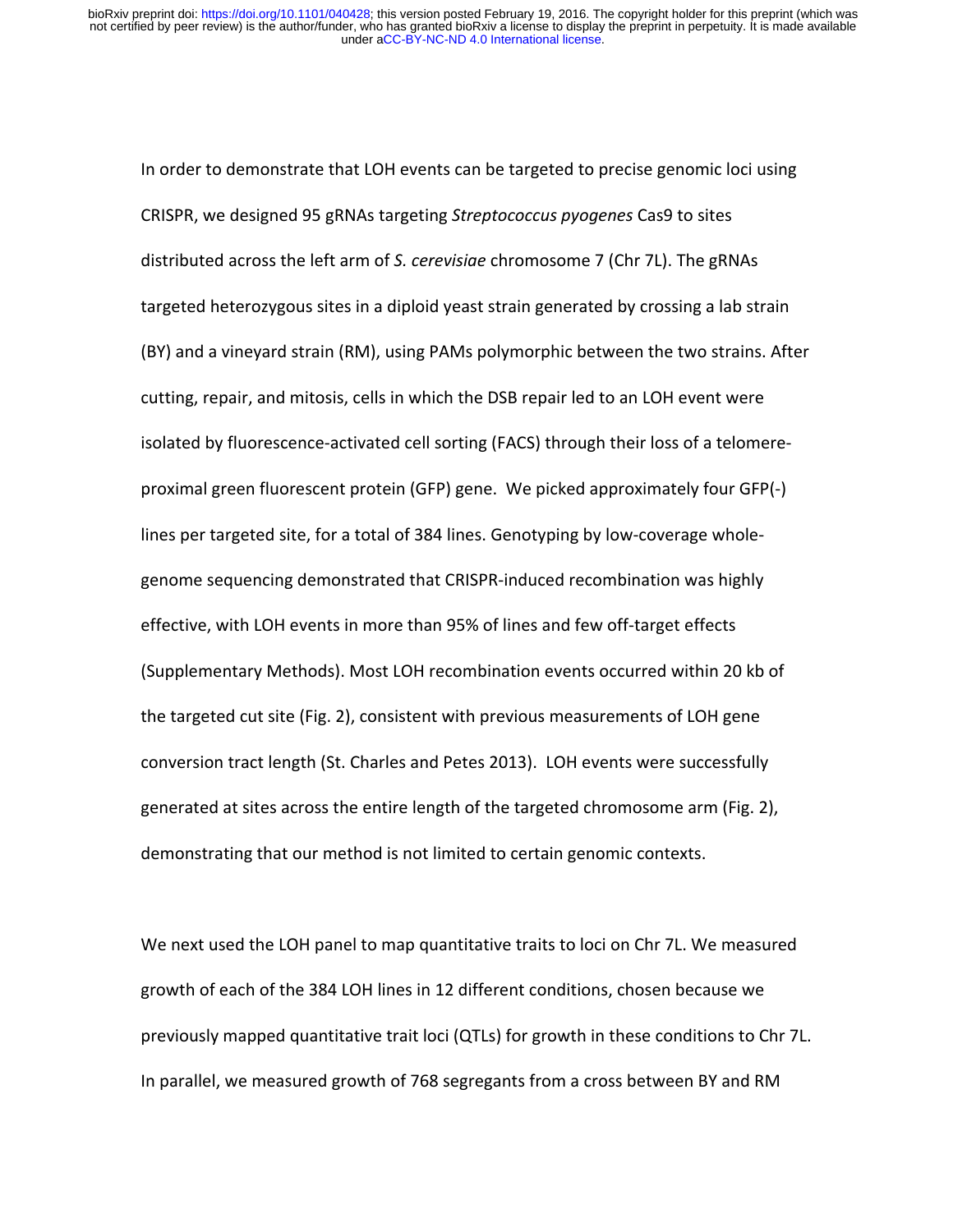(Bloom *et al.* 2013). One of the traits, growth on 10 mM manganese sulfate, mapped to a large-effect QTL with a maximum LOD score of 109.4 in the LOH panel (Fig. 3). The confidence interval obtained with the 384 LOH lines overlapped with and was narrower (2.9 kb) than that obtained with 768 segregants (3.9 kb). The LOH-based interval contained two genes and 12 polymorphisms between BY and RM. We identified concordant QTLs of smaller effect for eight other traits in the two panels (fig. S1). Two traits mapped to a QTL of small effect size in just one panel, likely due to low statistical power (fig. S2). One trait lacked a Chr 7L QTL in both panels.

To rapidly fine-map the causal variant for manganese sensitivity, we generated a second panel of LOH lines whose recombination events were all targeted to the mapped manganese sensitivity interval. We took advantage of the fact that LOH gene conversion tracts vary in length, which means that in different individuals, DSBs generated by the same gRNA can lead to slightly different LOH crossover sites, typically within 10 kb of the DSB (St. Charles and Petes 2013). We isolated 358 GFP(-) lines generated with three gRNAs targeting sites near the mapped interval. We genotyped this panel by sequencing and observed that 46 of the lines  $(13.1%)$  had a recombination event within the 2.9 kb QTL interval; together, the recombination events separated almost all the variants in the interval (Fig. 4A). In contrast, only 0.7% of segregants had recombination events in the interval (Bloom *et al.* 2013). To obtain a comparable number of recombination events at this locus by random meiotic segregation, a segregant panel would require more than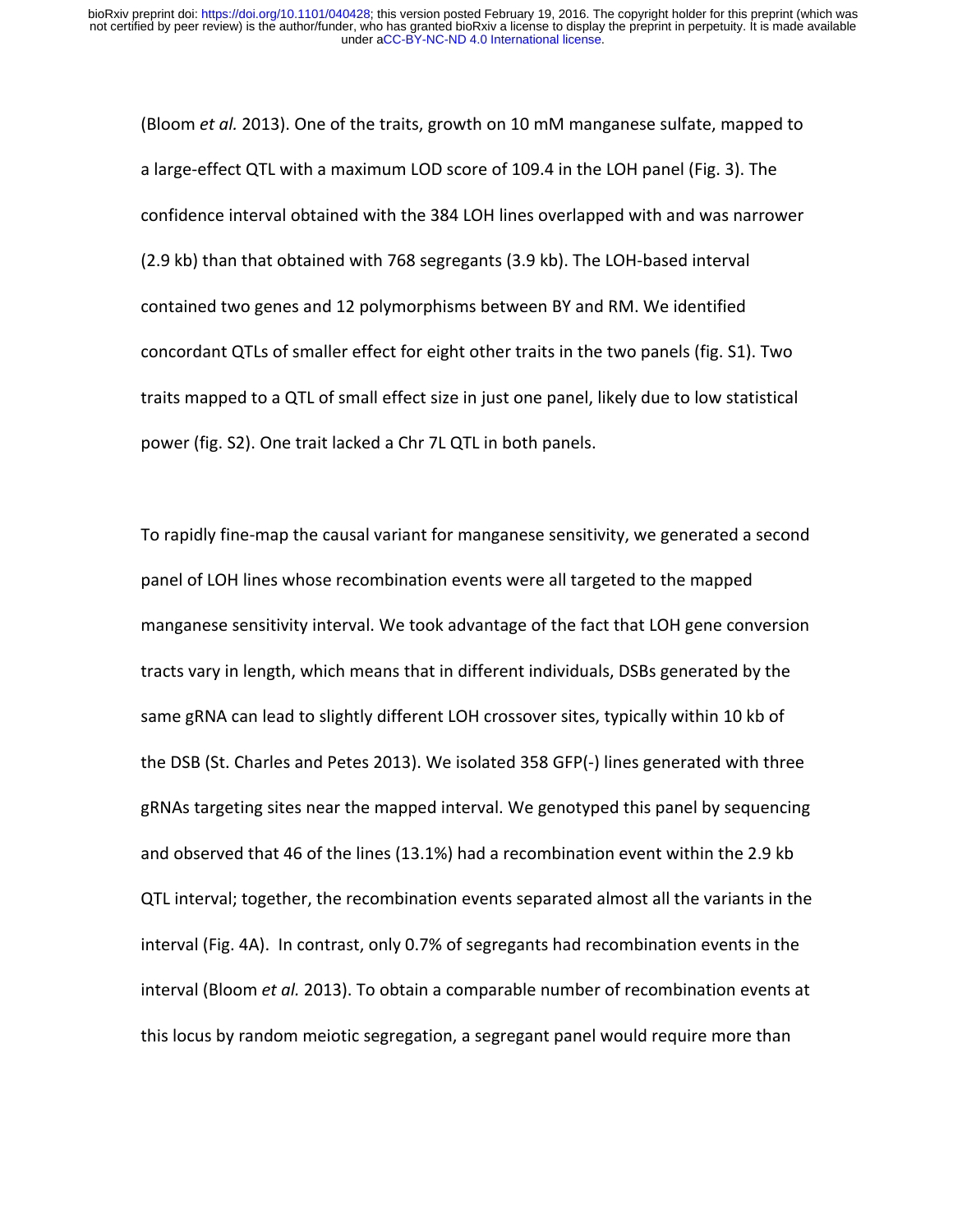7,500 lines. Thus, with targeted LOH events, we can in effect generate unnaturally strong recombination hotspots at any region of interest (fig. S3).

We measured manganese sensitivity in this fine-mapping panel (Fig. 4B). Comparison of the panel phenotypes with the breakpoint locations pinpointed a single polymorphism as responsible for increased sensitivity in BY. The polymorphism changes a phenylalanine in BY to a leucine in RM at position 548 of Pmr1, a manganese transporter. Six lines had recombination events between Pmr1-F548L and the closest polymorphism to the right, 402 bp away, and were either fully sensitive or resistant to manganese, depending on which Pmr1-F548L allele was homozygous in the line. One line had a recombination between Pmr1-F548L and the closest polymorphism to the left, 125 bp away, and showed the intermediate manganese sensitivity phenotype expected for a heterozygote at the causal variant. LOD score analysis of the finemapping panel also identified a support interval containing only Pmr1-F548L (Fig. 4B).

To directly test the effect of Pmr1 variants on manganese sensitivity, we individually engineered the RM alleles of Pmr1-F548L, the two neighboring polymorphisms, as well as the two remaining nonsynonymous Pmr1 polymorphisms into BY. Variant replacements were carried out in a single step by CRISPR-directed DSB formation combined with repair off a supplied template carrying the desired allele. As expected based on the LOH fine-mapping, changing phenylalanine-548 to leucine made BY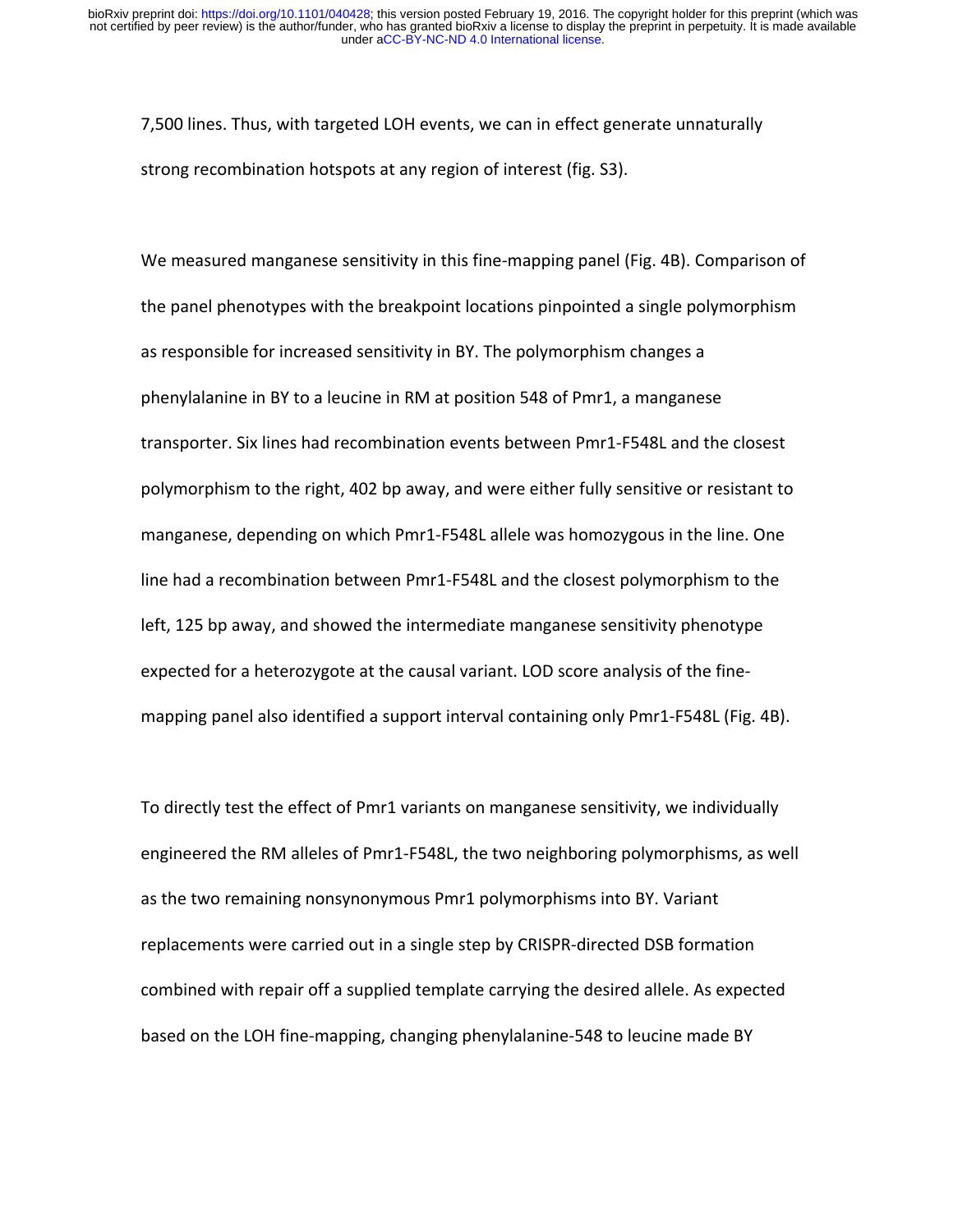significantly more resistant to manganese, whereas none of the other four polymorphisms queried had a significant effect on manganese sensitivity (Fig. 5).

*PMR1* encodes an ion pump that transports manganese and calcium into the Golgi (Culotta *et al.* 2005). Pmr1 is a member of the P-type ATPase family of ion and lipid pumps that are found in all branches of life, and many other P-type ATPases have a conserved leucine at the position homologous to phenylalanine-548 of Pmr1. The NMR structure of the rat sodium pump (Hilge *et al.* 2003) and the crystal structure of the rabbit calcium pump (Toyoshima and Mizutani 2004) show a leucine at the homologous position making direct contact with ATP (fig. S4). Furthermore, mutating the homologous leucine of the rabbit calcium pump to phenylalanine decreases function by affecting ATP binding (Clausen *et al.* 2003). Thus, the F548L polymorphism is expected to reduce the ability of Pmr1<sup>BY</sup> to transport manganese into the Golgi, relative to  $Pmr1^{RM}$ , consistent with the observed manganese sensitivity of BY.

Pmr1 leucine-548 is conserved across fungi, with a few species having an isoleucine or valine at the homologous position, and none having phenylalanine (fig. S5). In the S. *cerevisiae* population, almost all sequenced *PMR1* alleles have leucine-548, with phenylalanine-548 found only in BY and other laboratory yeast strains (Liti *et al.* 2009; Song *et al.* 2015) whose PMR1 alleles are likely directly related to BY (Schacherer *et al.* 2009). This region of BY Chr 7 is inherited from EM93, a diploid yeast strain isolated from a fig in California in 1938 (Mortimer and Johnston 1986). Sequencing of *PMR1* in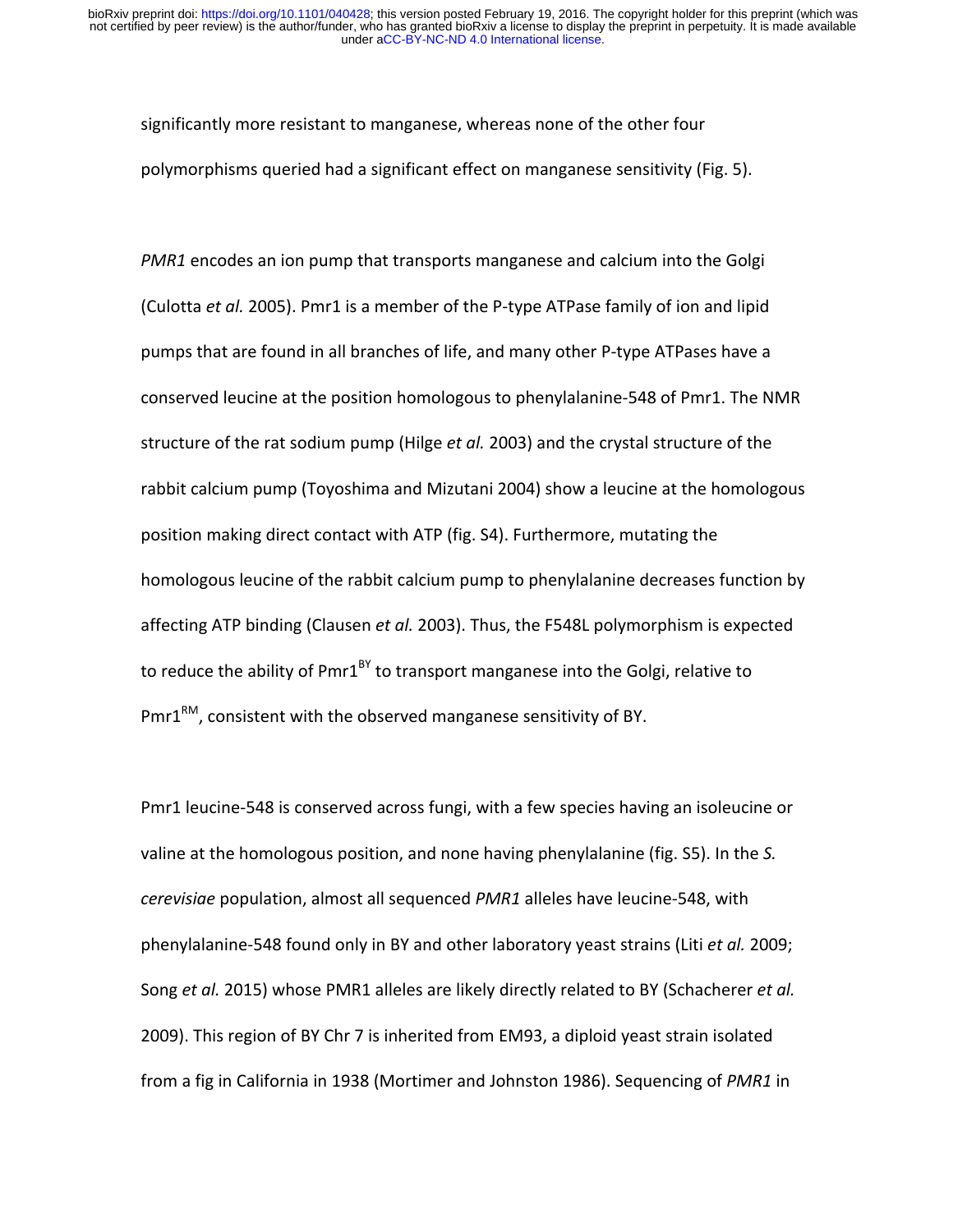EM93 revealed that EM93 is heterozygous for Pmr1-F548L (fig. S6), suggesting either that the mutation is not laboratory-derived or that it occurred between the isolation of and its entry into a stock collection.

Decades of mapping studies have uncovered loci for myriad traits, but identification of the underlying genes and variants has lagged. We developed a new CRISPR-assisted mapping approach that promises to close this gap. Our approach uses CRISPR to generate targeted recombination events densely covering a region of interest of any size. We first generated CRISPR-directed LOH events that span a yeast chromosome arm, and used the resulting lines to map trait variation. We then saturated a QTL interval with recombination events to rapidly identify a single causal polymorphism responsible for manganese sensitivity in laboratory strains of S. cerevisiae. We confirmed the causal role of this polymorphism by direct CRISPR-assisted engineering of the resistance allele into a sensitive strain. In contrast to previous strategies, our method generates a much higher density of recombination events, is easily targetable to any region of the genome, and does not require extra time-consuming generations of crossing to increase recombination frequency.

We anticipate that trait mapping with targeted LOH panels will greatly aid efforts to understand the genetic basis of trait variation. In addition to many applications in singlecelled organisms, LOH panels could be generated from cultured cells, enabling *in vitro* genetic dissection of human traits with cellular phenotypes. Mapping resolution in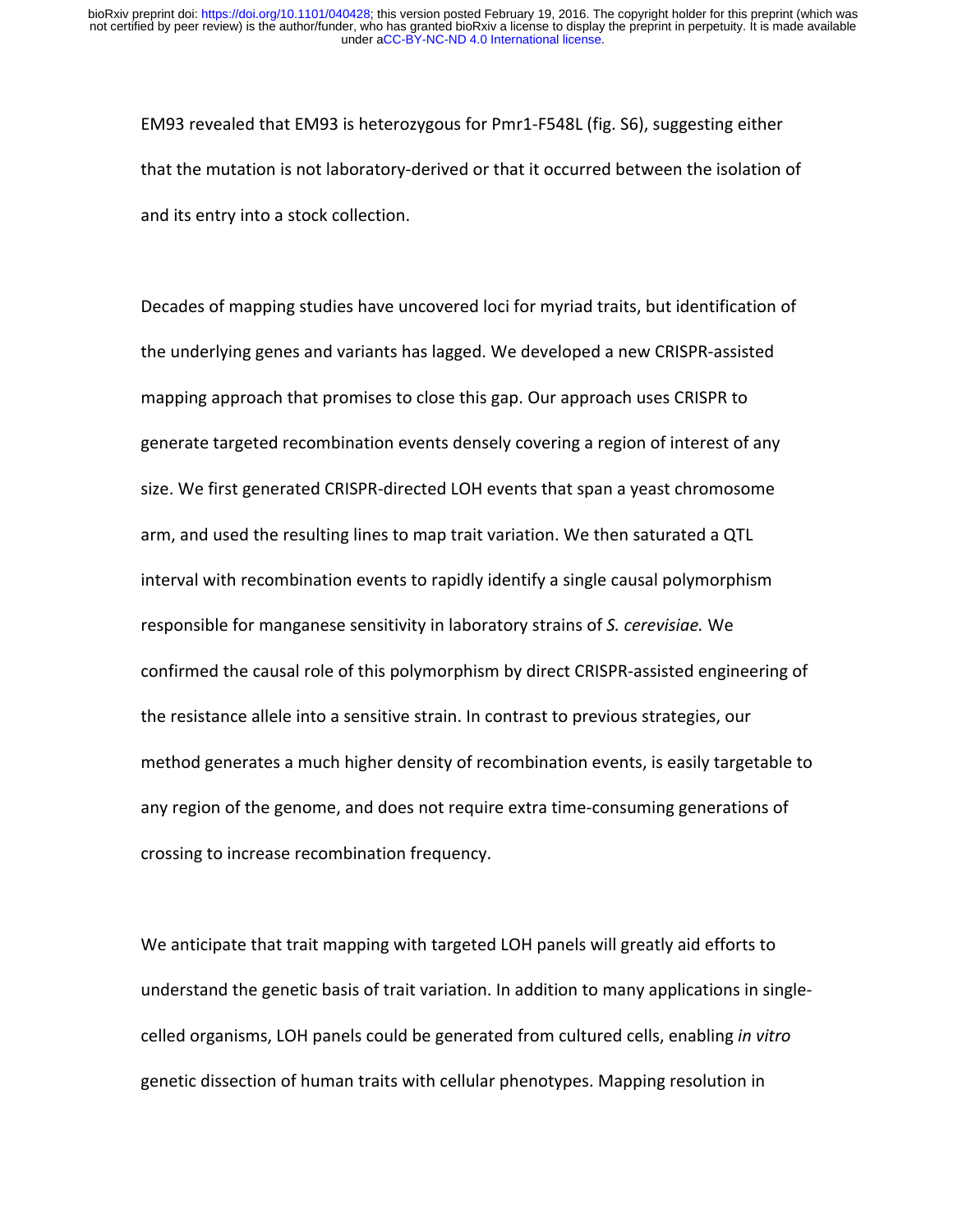multicellular organisms could be enhanced with CRISPR-directed meiotic recombination events. Indeed, the mutagenic chain reaction system developed in vivo in fruit flies (Gantz and Bier 2015) and mosquitos (Gantz *et al.* 2015; Hammond *et al.* 2015) uses CRISPR to generate gene conversion events in meiosis with extremely high efficiency. Another approach would be to stimulate LOH during early development, generating chimeric individuals. Another approach would be to stimulate LOH early in development, generating chimeric individuals. The targeted LOH method also has the exciting potential to be applied to viable interspecies hybrids that cannot produce offspring, allowing trait variation between species to be studied genetically beyond the few systems where it is currently possible (Orr and Presgraves 2000; Woodruff *et al.* 2010).

Recently, several groups have reported using CRISPR to create chromosomal rearrangements (Choi and Meyerson 2014; Maddalo *et al.* 2014; Li *et al.* 2015). To the best of our knowledge, ours is the first report of using CRISPR to generate LOH events. In addition to their research applications, targetable endonucleases hold promise for gene therapy (Hsu *et al.* 2014; Tebas *et al.* 2014). Certain disease alleles may be very difficult to directly target by CRISPR because of their sequence complexity; one example is provided by the expanded trinucleotide repeats that underlie Huntington's disease. In these cases, directing a DSB to occur in the vicinity of a pathogenic allele so that it is replaced with its nonpathogenic counterpart by LOH may represent a more feasible alternative.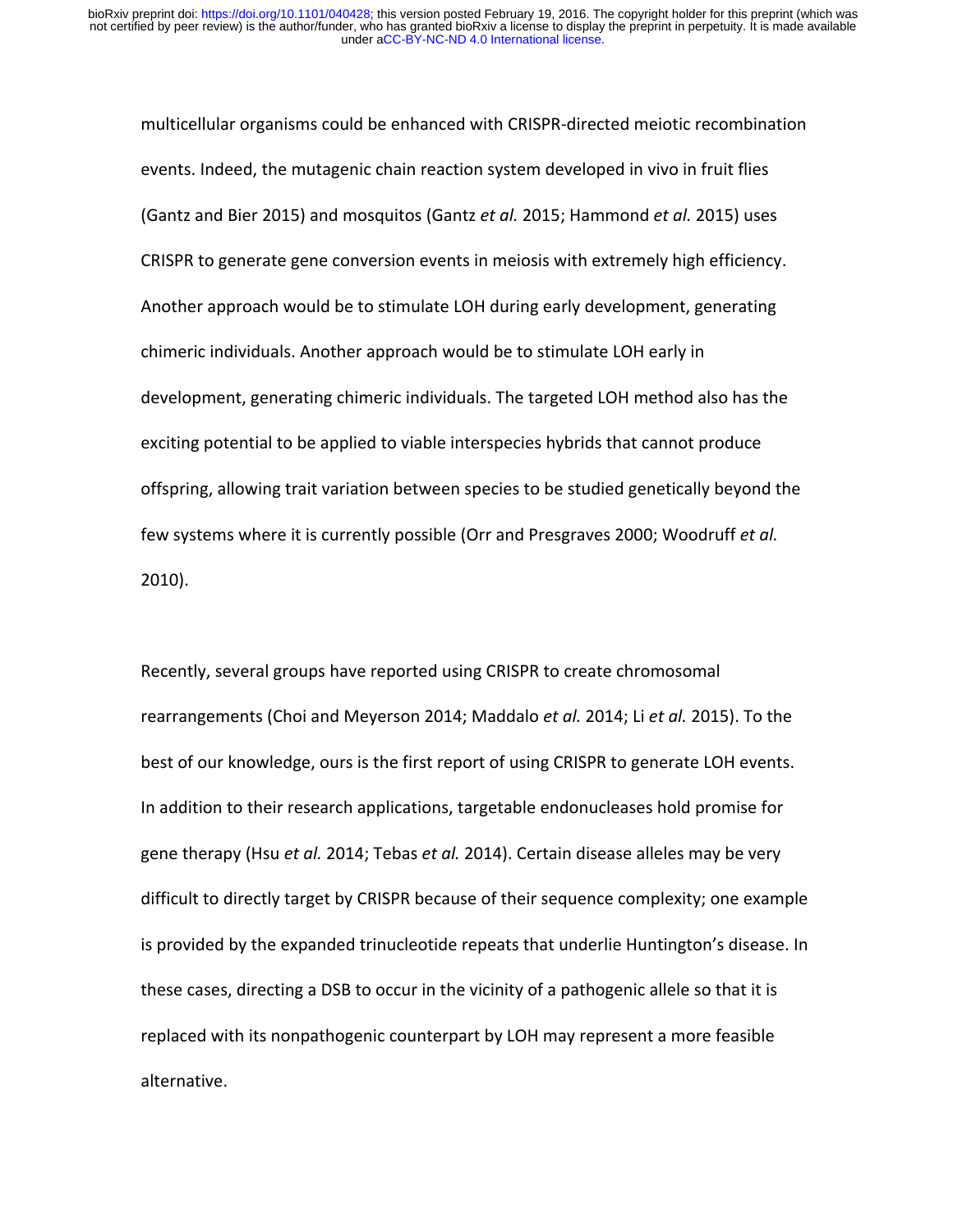Acknowledgements

We thank the members of the Kruglyak laboratory for helpful discussion and critical

reading of the manuscript, and George Church for plasmids. Funding was provided by

the Howard Hughes Medical Institute and NIH grant R01 GM102308 (L.K.).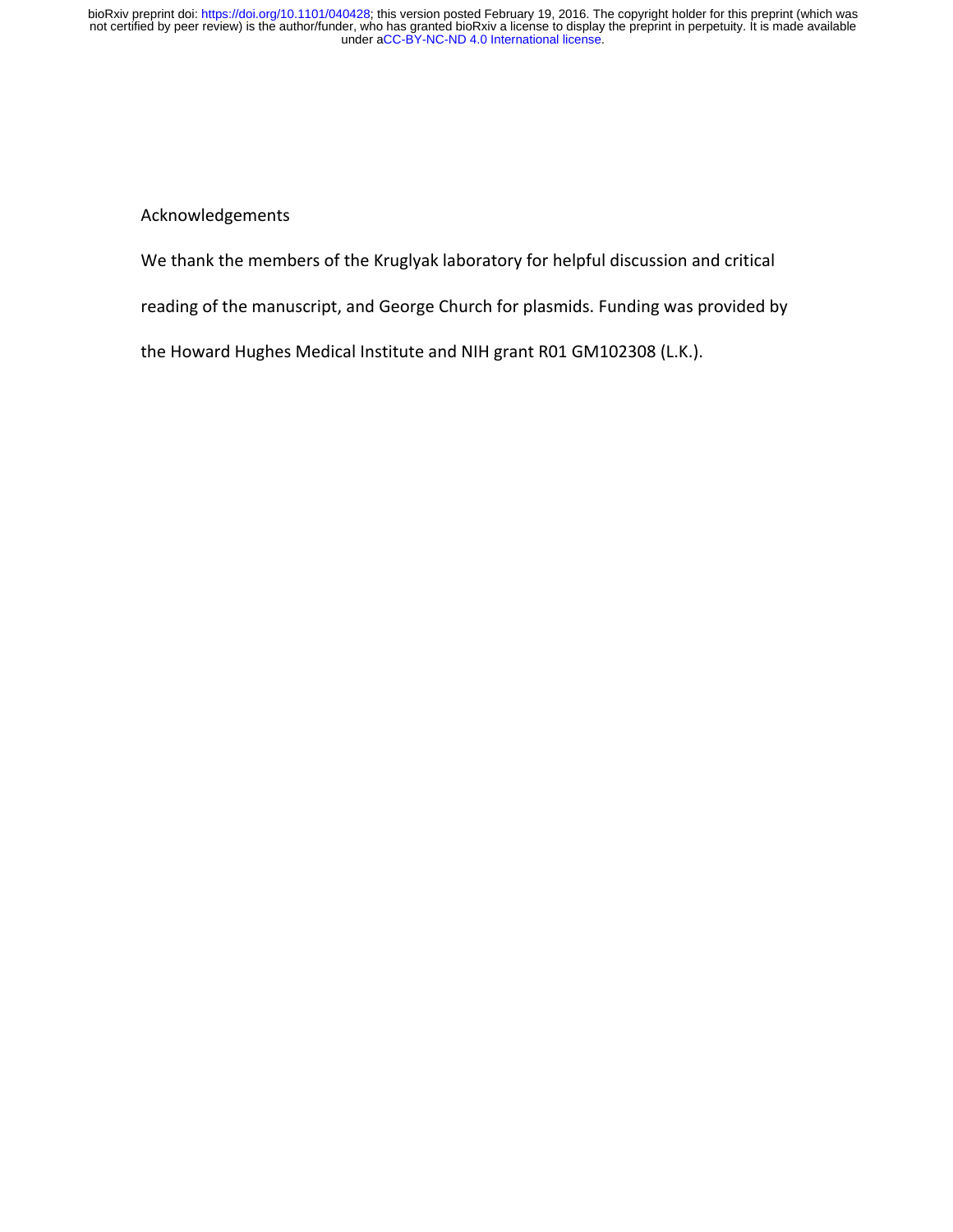

Fig. 1: DSBs generated by Cas9 in diploid mitotic cells can lead to mitotic recombination and loss of heterozygosity (LOH). (A) LOH can result from repair following a doublestrand break (DSB) in mitosis, which is generated by CRISPR. Individuals with LOH events are isolated via the loss of a heterozygous dominant marker, denoted with an asterisk  $(*)$ . (B) By measuring trait values in a panel of individuals with LOH events distributed across a region of interest, we can map genetic variants that contribute to trait variation. The process can be iterated to gain extremely fine mapping resolution.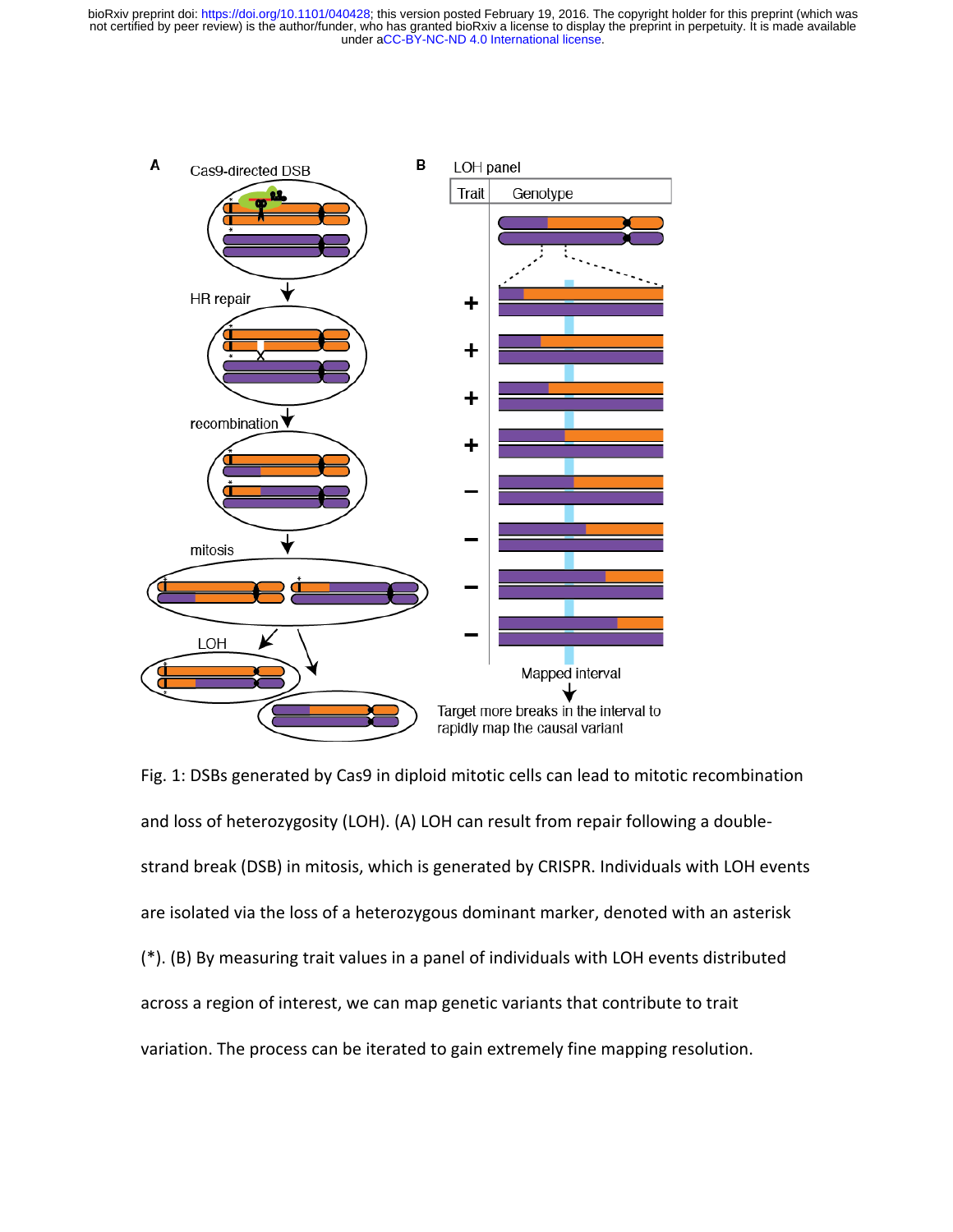

Fig. 2: Observed LOH recombination location vs. site of DSB target. For each individual in the panel with a Chr 7L recombination event, the site of its recombination event is plotted against the site targeted for DSB formation in that individual. Individuals targeted to gain BY and RM homozygosity are plotted in orange and purple, respectively. The dashed lines enclose individuals with recombination events within 20 kb of the targeted site.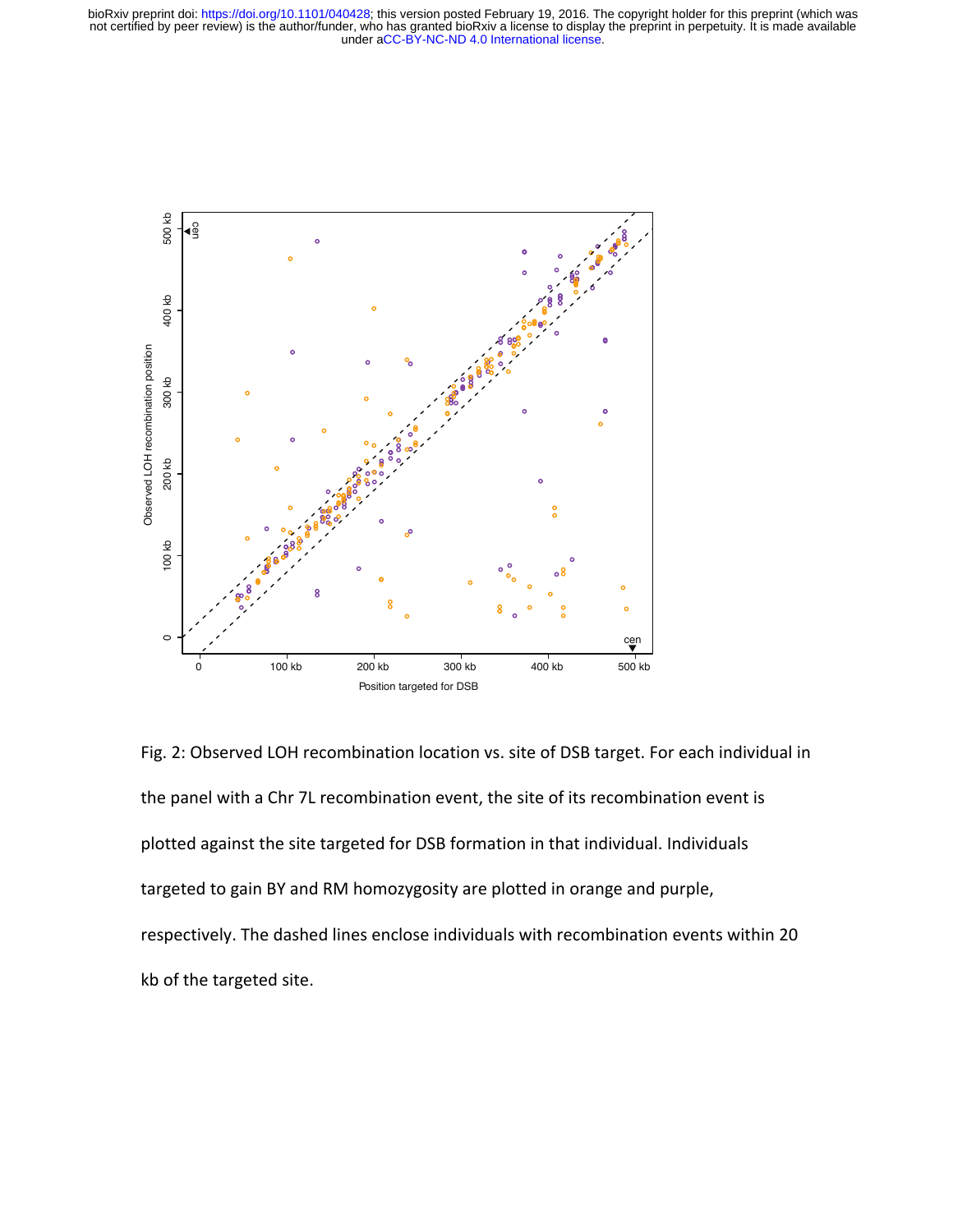

Fig. 3: Sensitivity to manganese vs. observed LOH recombination location. For each individual in the Chr 7L panel, the site of the LOH recombination event is plotted against manganese sensitivity, measured as colony radius after growth on 10 mM manganese sulfate plates. Orange and purple points denote individuals that are homozygous BY and RM to the left of their recombination events, respectively. (All individuals are heterozygous BY/RM to the right of their recombination events.) The gray line plots the LOD score by position along Chr 7L for manganese sensitivity. Dashed vertical lines  $\frac{2}{3}$ <br>  $\frac{2}{3}$ <br>  $\frac{2}{3}$ <br>  $\frac{2}{3}$ <br>  $\frac{2}{3}$ <br>  $\frac{2}{3}$ <br>  $\frac{2}{3}$ <br>  $\frac{2}{3}$ <br>  $\frac{2}{3}$ <br>  $\frac{2}{3}$ <br>  $\frac{2}{3}$ <br>  $\frac{2}{3}$ <br>  $\frac{2}{3}$ <br>  $\frac{2}{3}$ <br>  $\frac{2}{3}$ <br>  $\frac{2}{3}$ <br>  $\frac{2}{3}$ <br>  $\frac{2}{3}$ <br>  $\frac{2}{3}$ <br>  $\frac{2}{3}$ <br>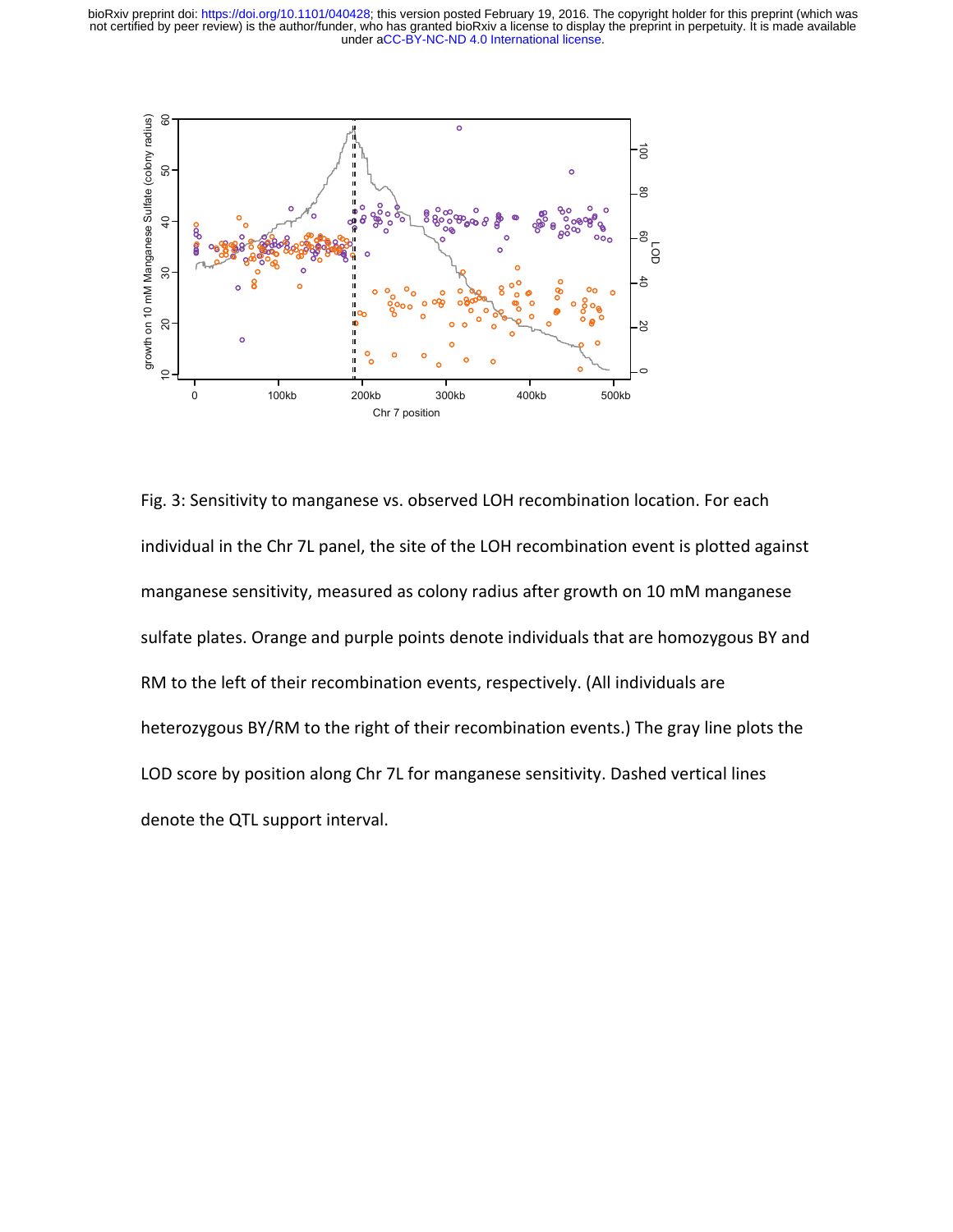

Fig. 4: Targeted high-resolution mapping of manganese sensitivity. (A) Ratio of recombination rate (in centimorgans; cM) to physical distance near the manganese sensitivity QTL, for the manganese fine-mapping LOH panel (black) and a segregant panel (red) (Bloom et al. 2013). cM/kb is shown for intervals between BY/RM polymorphisms that are at least 300 bp apart; the fine-mapping panel contains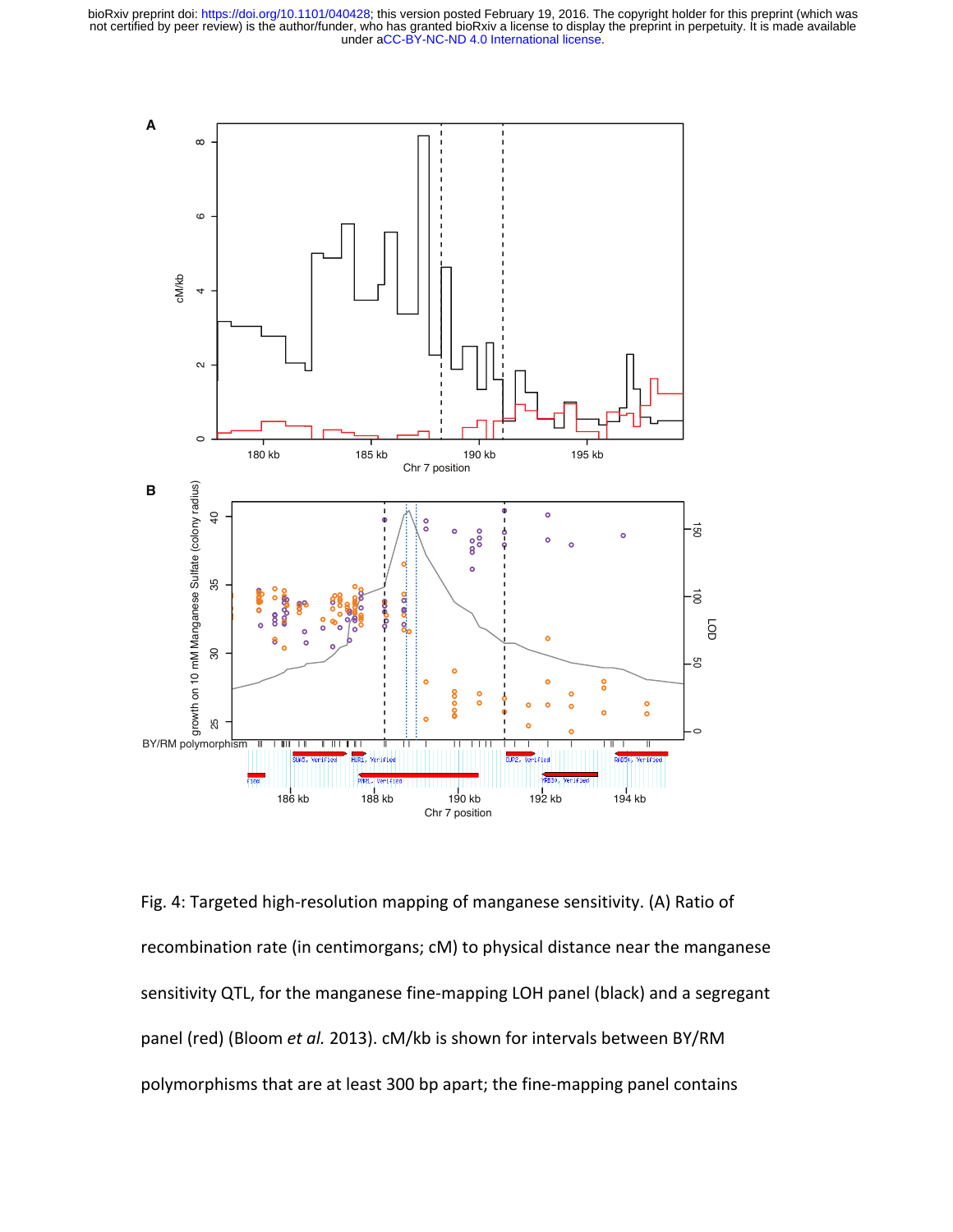recombination events between all such pairs of polymorphisms in the interval, as cM/kb does not drop to zero. The 2.9 kb QTL interval determined by the whole-Chr 7L LOH panel is denoted with dashed lines. (B) Recombination sites of individuals in the finemapping panel plotted against their manganese sensitivity, as in Figure 3, near the manganese sensitivity QTL. Shown below are all BY/RM polymorphisms in the region, as well as all open reading frames. Dashed blue lines denote the QTL support interval for the fine-mapping panel; for reference, dashed black lines denote the QTL support interval for the whole-Chr 7L panel.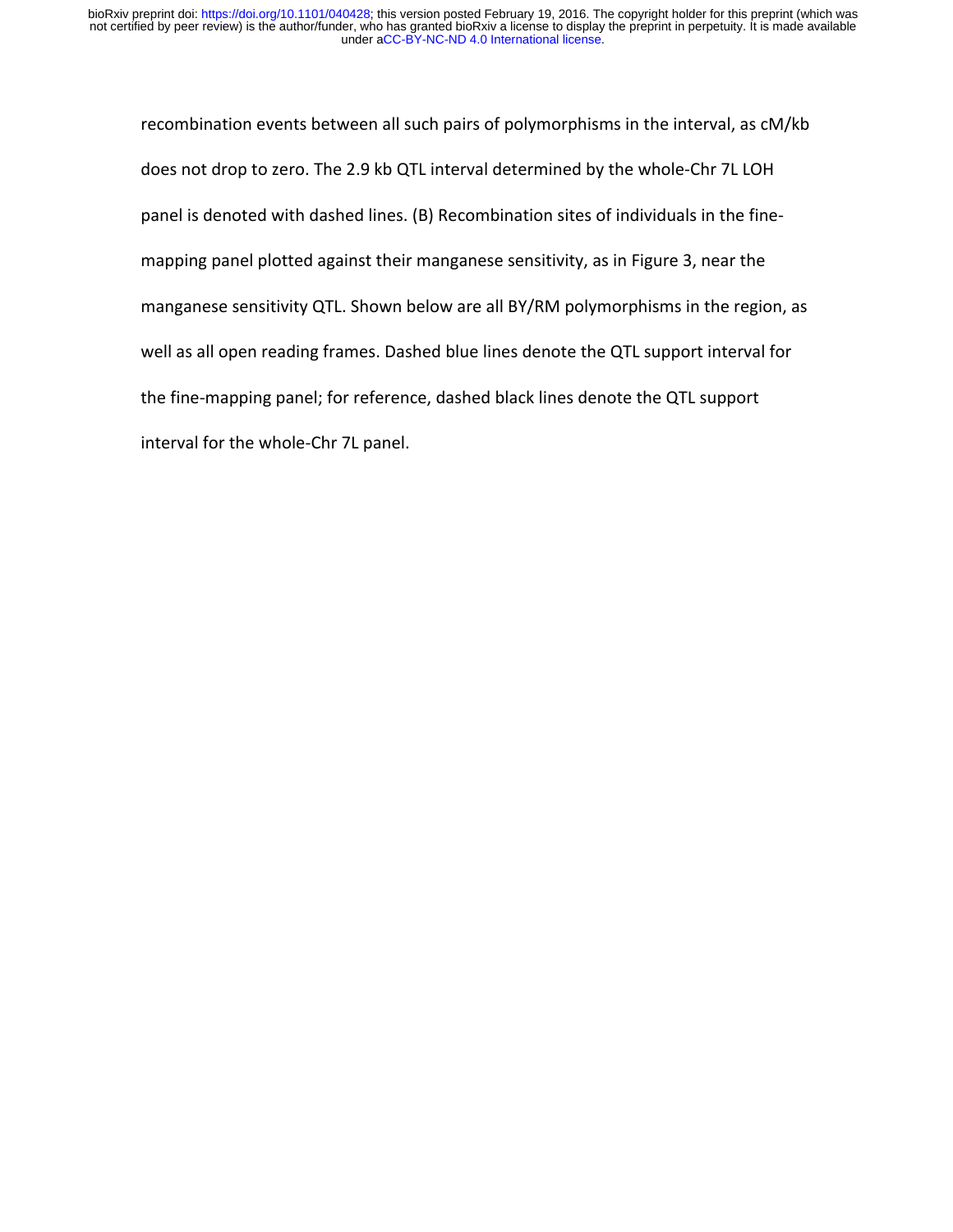

Fig. 5: Direct introduction of Pmr1-F548L into BY enhances manganese resistance. Boxplots of manganese sensitivity for strains with single *PMR1* variants introduced from RM into BY, along with the BY and RM parental strains.  $n \ge 10$  for all genotypes.  $* p <$ 0.001 in comparison to BY.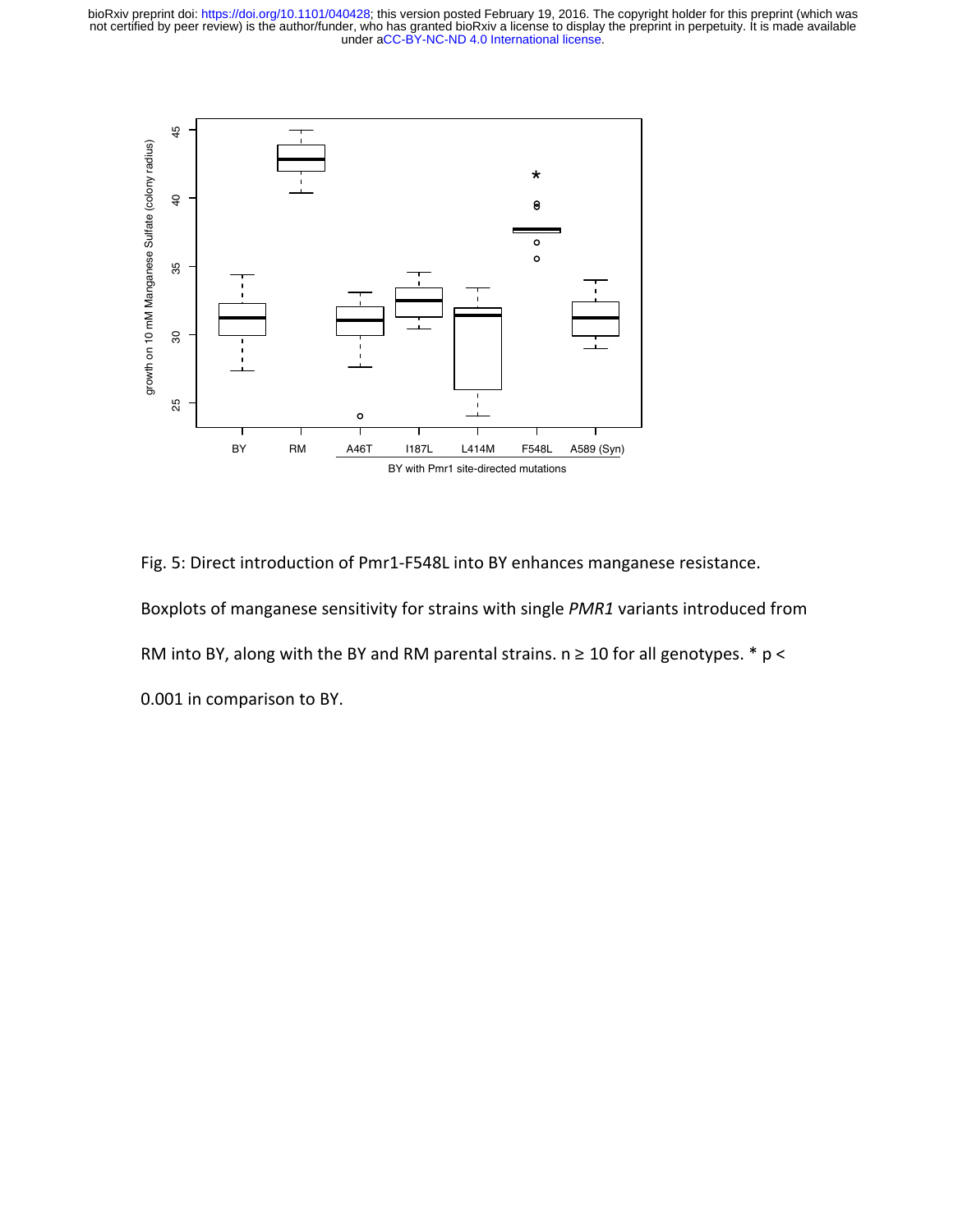## References

- Bloom J. S., Ehrenreich I. M., Loo W. T., Lite T.-L. V, Kruglyak L., 2013 Finding the sources of missing heritability in a yeast cross. Nature **494**: 234–237.
- Charles J. St., Petes T. D., 2013 High-Resolution Mapping of Spontaneous Mitotic Recombination Hotspots on the 1.1 Mb Arm of Yeast Chromosome IV. PLoS Genet. **9**.
- Choi P. S., Meyerson M., 2014 Targeted genomic rearrangements using CRISPR/Cas technology. Nat. Commun. **5**: 3728.
- Clausen J. D., McIntosh D. B., Vilsen B., Woolley D. G., Andersen J. P., 2003 Importance of conserved N-domain residues Thr441, Glu442, Lys515, Arg560, and Leu562 of sarcoplasmic reticulum Ca2+-ATPase for MgATP binding and subsequent catalytic steps. Plasticity of the nucleotide-binding site. J. Biol. Chem. **278**: 20245–20258.
- Culotta V. C., Yang M., Hall M. D., 2005 Manganese transport and trafficking: lessons learned from Saccharomyces cerevisiae. Eukaryot. Cell 4: 1159–65.
- Doudna J. A., Charpentier E., 2014 The new frontier of genome engineering with CRISPR-Cas9. Science. **346**: 1258096–1258096.
- Gantz V. M., Bier E., 2015 The mutagenic chain reaction: A method for converting heterozygous to homozygous mutations. Science. **3042**: 1–7.
- Gantz V. M., Jasinskiene N., Tatarenkova O., Fazekas A., Macias V. M., Bier E., James A. a., 2015 Highly efficient Cas9-mediated gene drive for population modification of the malaria vector mosquito Anopheles stephensi. Proc. Natl. Acad. Sci.: 201521077.
- Hammond A., Galizi R., Kyrou K., Simoni A., Siniscalchi C., Katsanos D., Gribble M., Baker D., Marois E., Russell S., Burt A., Windbichler N., Crisanti A., Nolan T., 2015 A CRISPR-Cas9 gene drive system targeting female reproduction in the malaria mosquito vector *Anopheles gambiae*. Nat. Biotechnol. **34**: 1–8.
- Henson V., Palmer L., Banks S., Nadeau J. H., Carlson G. A., 1991 Loss of heterozygosity and mitotic linkage maps in the mouse. Proc. Natl. Acad. Sci. U. S. A. 88: 6486– 6490.
- Hilge M., Siegal G., Vuister G. W., Güntert P., Gloor S. M., Abrahams J. P., 2003 ATPinduced conformational changes of the nucleotide- binding domain of Na, K-ATPase. Nat. Struct. Biol. **10**: 468–474.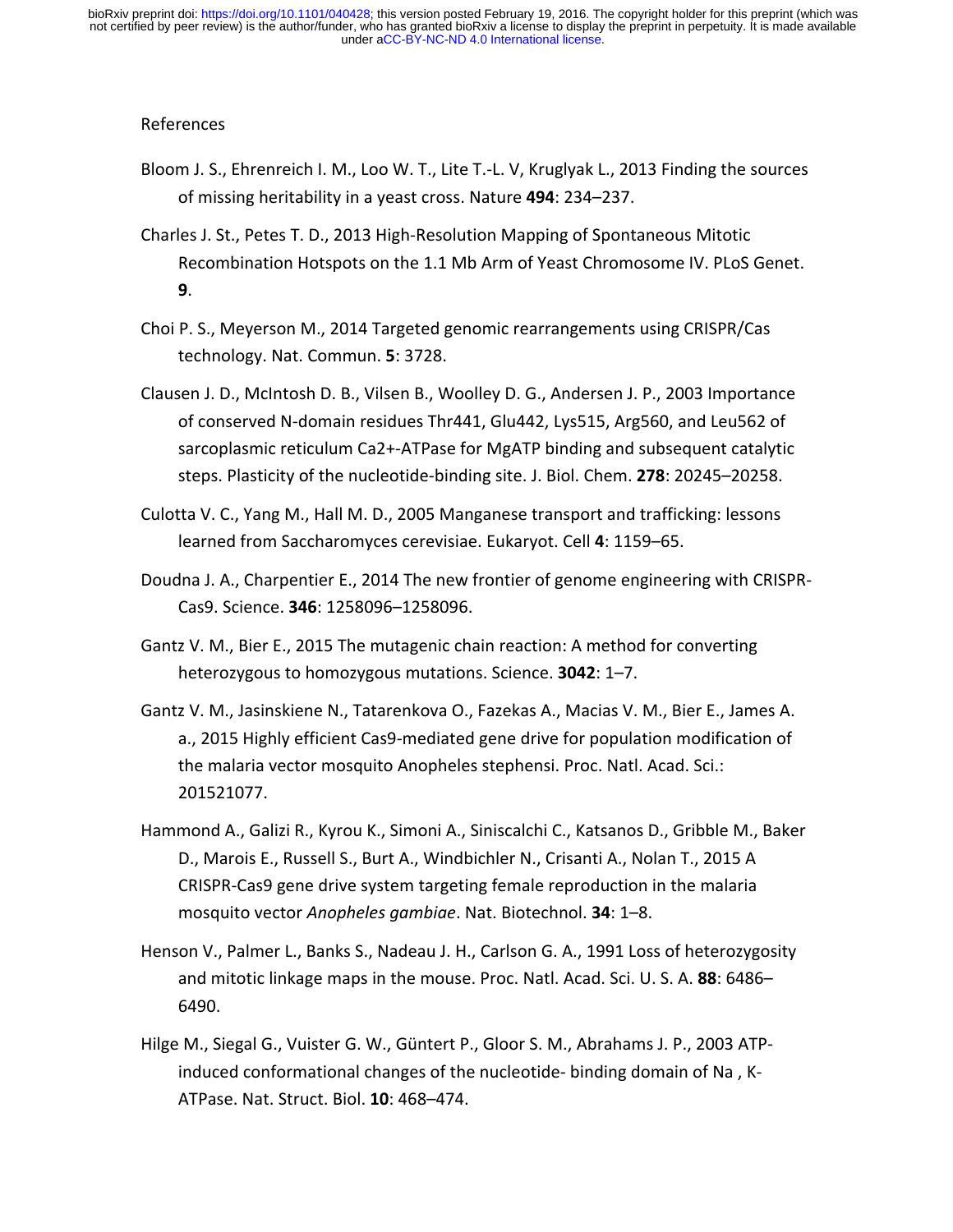- Hsu P. D., Lander E. S., Zhang F., 2014 Development and Applications of CRISPR-Cas9 for Genome Engineering. Cell **157**: 1262–1278.
- Laureau R., Loeillet S., Salinas F., Bergström A., Legoix-Né P., Liti G., Nicolas A., 2016 Extensive Recombination of a Yeast Diploid Hybrid through Meiotic Reversion. PLOS Genet. **12**: e1005781.
- Li J., Shou J., Guo Y., Tang Y., Wu Y., Jia Z., Zhai Y., Chen Z., Xu Q., Wu Q., 2015 Efficient inversions and duplications of mammalian regulatory DNA elements and gene clusters by CRISPR / Cas 9. J. Mol. Cell Biol. **7**: 284–298.
- Liti G., Carter D., Moses A., Warringer J., Parts L., James S., Davey R., Roberts I., Burt A., Koufopanou V., Tsai I., Bergman C., Bensasson D., O/'Kelly M., Oudenaarden A. van, Barton D., Bailes E., Nguyen A., Jones M., Quail M., Goodhead I., Sims S., Smith F., Blomberg A., Durbin R., Louis E., 2009 Population genomics of domestic and wild yeasts. Nature **458**: 337–341.
- Maddalo D., Manchado E., Concepcion C. P., Bonetti C., Vidigal J. A., Han Y.-C., Ogrodowski P., Crippa A., Rekhtman N., Stanchina E. de, Lowe S. W., Ventura A., 2014 In vivo engineering of oncogenic chromosomal rearrangements with the CRISPR/Cas9 system. Nature **516**: 423–427.
- Mortimer R. K., Johnston J. R., 1986 Genealogy of principal strains of the yeast genetic stock center. Genetics **113**: 35–43.
- Orr H. A., Presgraves D. C., 2000 Speciation by postzygotic isolation: Forces, genes and molecules. BioEssays **22**: 1085–1094.
- Schacherer J., Shapiro J. A., Ruderfer D. M., Kruglyak L., 2009 Comprehensive polymorphism survey elucidates population structure of Saccharomyces cerevisiae. Nature **458**: 342–345.
- Song G., Dickins B. J. A., Demeter J., Engel S., Dunn B., Cherry J. M., 2015 AGAPE (Automated Genome Analysis PipelinE) for pan-genome analysis of Saccharomyces cerevisiae. PLoS One **10**: e0120671.
- Tebas P., Stein D., Tang W. W., Frank I., Wang S. Q., Lee G., Spratt S. K., Surosky R. T., Giedlin M. A., Nichol G., Holmes M. C., Gregory P. D., Ando D. G., Kalos M., Collman R. G., Binder-Scholl G., Plesa G., Hwang W.-T., Levine B. L., June C. H., 2014 Gene editing of CCR5 in autologous CD4 T cells of persons infected with HIV. N. Engl. J. Med. **370**: 901–10.

Toyoshima C., Mizutani T., 2004 Crystal structure of the calcium pump with a bound ATP